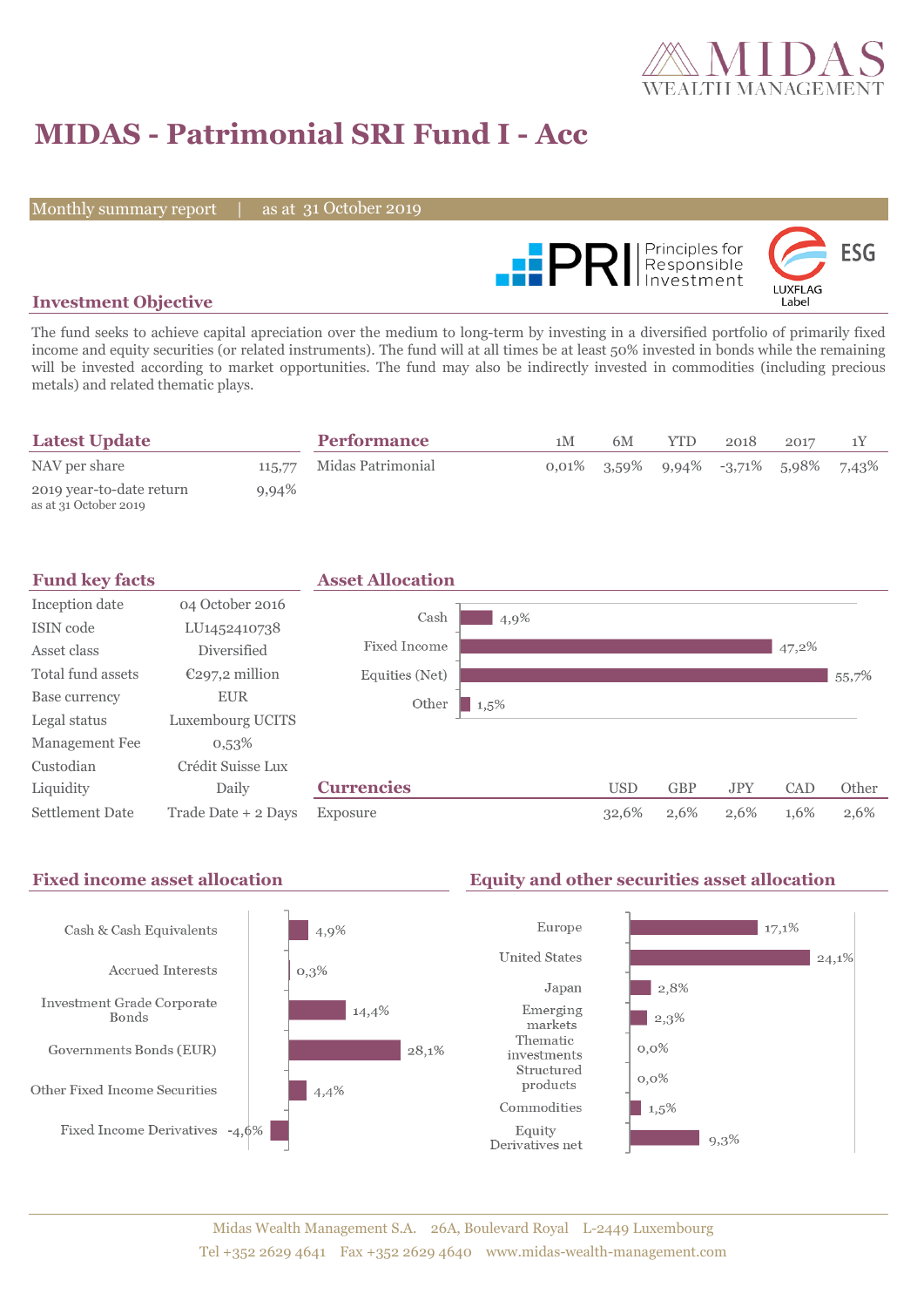

# **MIDAS - Patrimonial SRI Fund I - Acc**

Monthly summary report | as at 31 October 2019

| Top 10 fixed income holdings            | YTM     | Rating | Weight  | <b>Fixed income rating breakdown</b> |
|-----------------------------------------|---------|--------|---------|--------------------------------------|
| BTPS: BTPS 2 02/01/28                   | 0,7%    | BBB-   | 3,1%    |                                      |
| DEUTSCHLAND REP : DBR o 08/15/29        | $-0,4%$ | AAA    | 2,3%    | AAA<br>22,1%                         |
| ALLIANDER: ALLRNV 07/8 04/22/26         | $0.0\%$ | $AA-$  | 2,1%    | AA<br>19,0%                          |
| NETHERLANDS GOVT: NETHER 0 3/4 07       | $-0,3%$ | AAA    | $2,0\%$ | 5,7%<br>А                            |
| SPANISH GOV'T: SPGB 1.6 04/30/25        | $-0,1%$ | $BBB+$ | $2,0\%$ | <b>BBB</b><br>40,8%                  |
| ALTICE FINCO SA : ALTICE 4 3/4 01/15/28 | 5,1%    | $CCC+$ | 1,6%    | <b>BB</b><br>$0,0\%$                 |
| FRANCE O.A.T.: FRTR 2 05/25/48          | 0,6%    | AA     | 1,6%    | B<br>6,0%                            |
| DEUTSCHLAND REP: DBR 1 1/4 08/15/48     | 0,1%    | AAA    | 1,6%    | CCC<br>3.5%                          |
| EUROPEAN INVT BK : EIB o $3/8$ o7/16/25 | $-0,4%$ | AAA    | 1,4%    | <b>NR</b>                            |
| ASFINAG : ASFING 0 1/4 10/18/24         | $-0.4%$ | $AA+$  | 1,4%    | $2,9\%$                              |

| Sector                  | Weight  | <b>Equity sector breakdown</b>                                                                                                                                                         |                                                           |  |
|-------------------------|---------|----------------------------------------------------------------------------------------------------------------------------------------------------------------------------------------|-----------------------------------------------------------|--|
|                         |         | <b>Consumer Discretionary</b>                                                                                                                                                          | 12,8%                                                     |  |
|                         | $1,1\%$ | Consumer Staples                                                                                                                                                                       | 8,5%                                                      |  |
|                         | 1,0%    | Energy                                                                                                                                                                                 | 5,9%                                                      |  |
| <b>Real Estate</b>      | $1,0\%$ | Financials                                                                                                                                                                             | 10,0%                                                     |  |
| <b>Consumer Staples</b> | $0,9\%$ | Health Care                                                                                                                                                                            | 12,9%                                                     |  |
|                         |         |                                                                                                                                                                                        | 18,2%                                                     |  |
|                         | $0.9\%$ |                                                                                                                                                                                        | 10,4%                                                     |  |
| Industrials             | $0,9\%$ | <b>Communication Services</b>                                                                                                                                                          | 0,5%<br>$15,2\%$                                          |  |
|                         |         | Utilities                                                                                                                                                                              | 1,4%                                                      |  |
| <b>Health Care</b>      | 0,8%    | Real Estate                                                                                                                                                                            | 4,3%                                                      |  |
|                         |         | Communication Service 3,0%<br><b>Information Technolog</b><br><b>Information Technolog</b><br>Communication Service 0,9%<br><b>Information Technolog</b><br>Consumer Discretionar 0.9% | <b>Information Technology</b><br>Industrials<br>Materials |  |

## **Top 5 funds and other holdings**

| Amundi Japan TOPIX ETF                            | 2.8%    |
|---------------------------------------------------|---------|
| iShares STOXX Europe 600 Automobiles & Parts UCIT | 2,0%    |
| Quaero Bamboo                                     | 1.5%    |
| <b>ETFS PHYSICAL GOLD</b>                         | 1.5%    |
| iShares EURO STOXX Banks 30-15 UCITS ETF          | $1.0\%$ |
|                                                   |         |